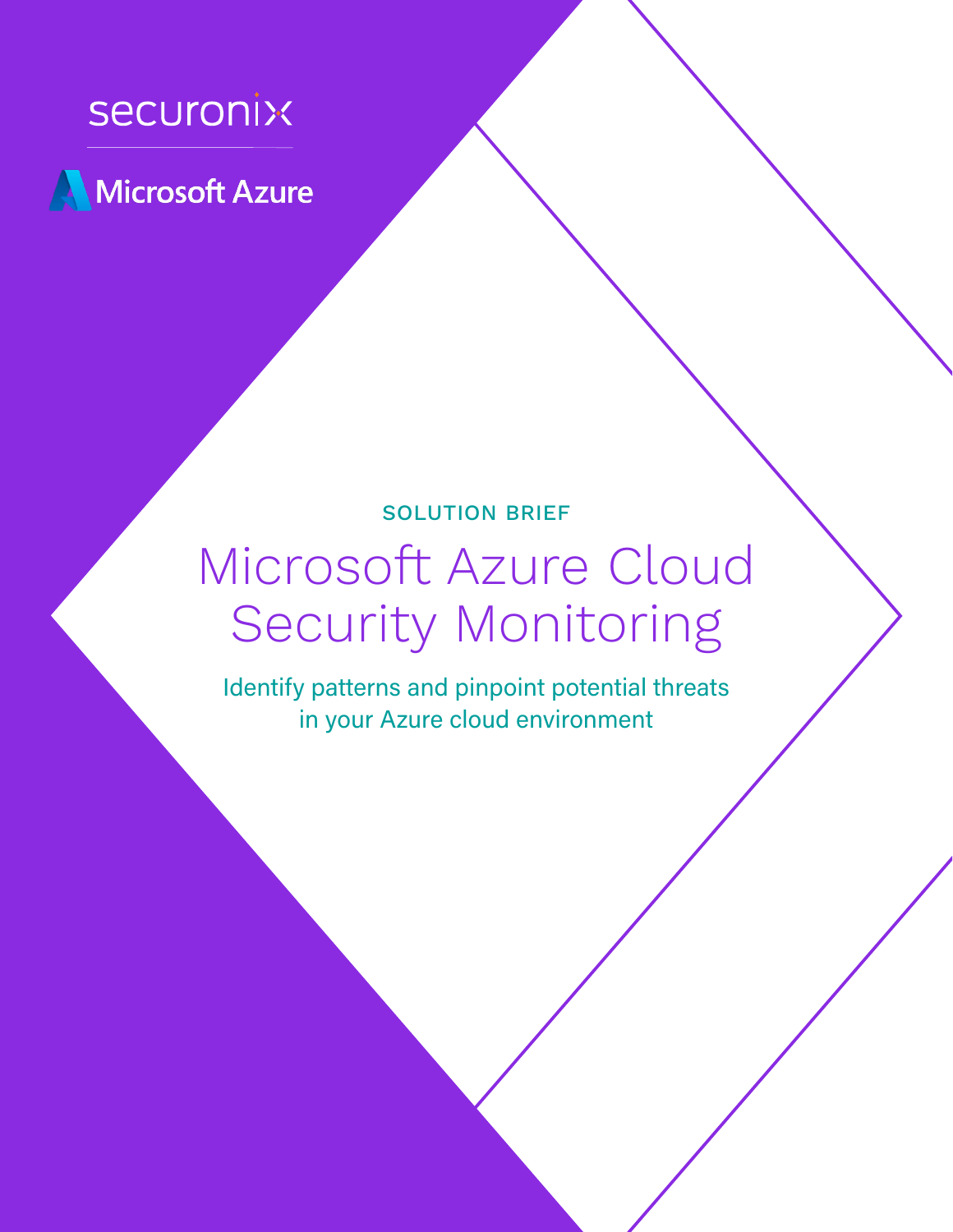# Remove Cloud Security Blind Spots

Backed by Microsoft's own technology and products, Microsoft Azure is a top choice for enterprises to deploy on – as well as for attackers to exploit. As with any major public cloud, the number of touchpoints you need to monitor is massive. Prioritizing and identifying the right alerts is critical to detect threats in your Azure environment.



# Our Approach

Securonix analyzes possible security events to look for malicious activity. Through integrations with Azure Sentinel, Security Center, and Windows Defender, Securonix leverages Microsoft's security infrastructure to collect all threat activities into a single source of truth for security teams to use for detection and response.

# Solution Benefits

Detect and respond to cloud threats in your Azure environment.

### **Gain 360 Degree Visibility**

Correlate cloud security events with on-premises network data. Now, your security team has a holistic security picture.

#### **Detect Threats Faster**

Decrease your mean-time-to-detect with contextenriched data insights and advanced threat chain analytics.

### **Unlock Data Insights**

Visualize security events and changes in your Azure Cloud environment with out-of-the-box and custom dashboards and reports.